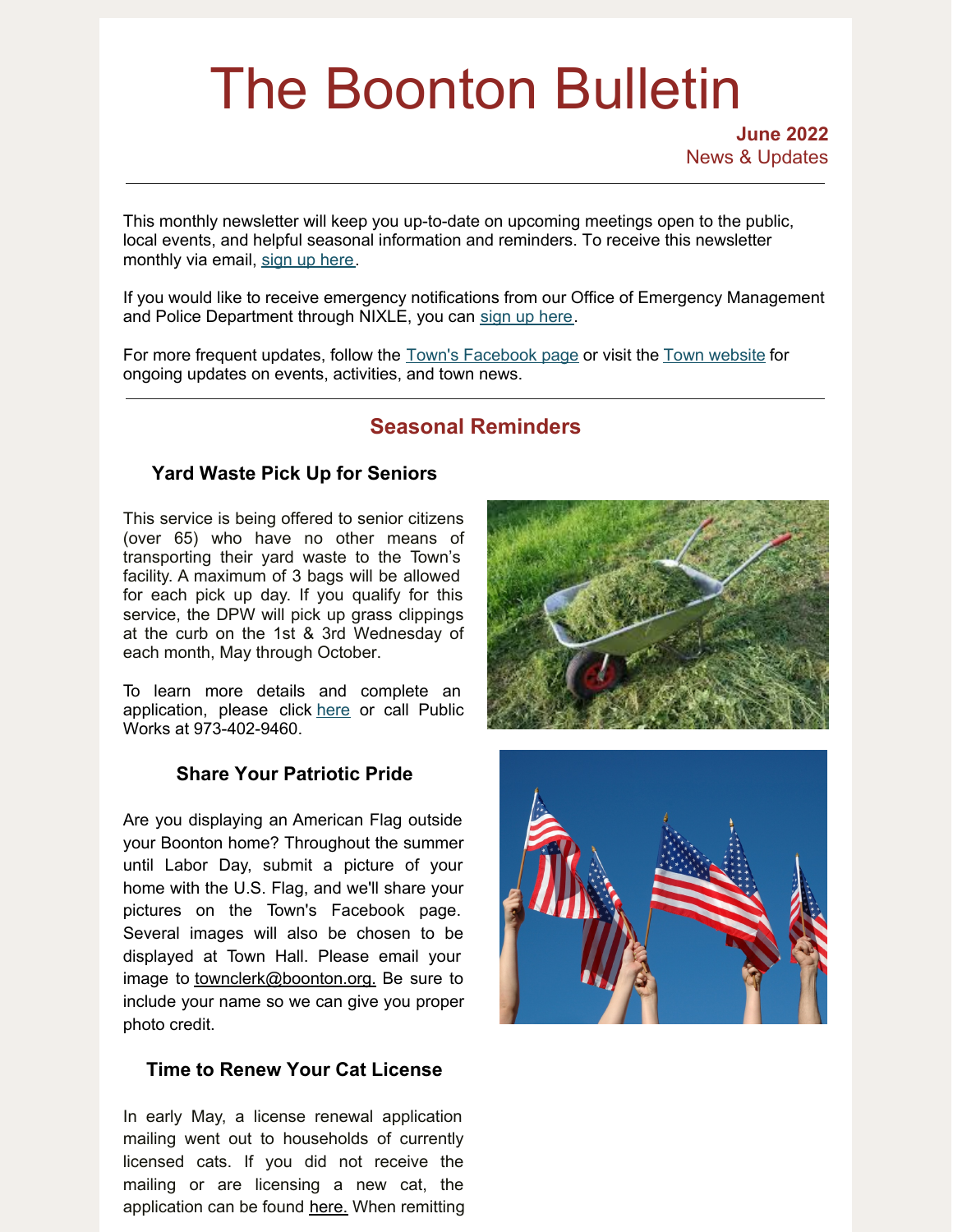your application, please include a copy of valid rabies vaccination proof (must not expire before April 30th 2023), your payment and a self-addressed/stamped envelope. For additional details, see the animal control page [here](https://www.boonton.org/453/Pet-Rules-Regulations).



# **Meetings Open to the Public**

**Mayor and Town Council** June 6th & 20th

**Historical Preservation Commission** June 1st

**Planning Board** June 8th

**Board of Health** June 21st

**Meetings occur in person at Town Hall located at 100 Washington St., Boonton, NJ at 7:30pm unless otherwise noted on the Town website.**

**Agendas are posted prior to each meeting and can be found in th[eAgenda](https://www.boonton.org/AgendaCenter) Center here. Minutes are added once approved.**

# **View the Town's [Calendar](https://www.boonton.org/calendar.aspx) here**

# **Events & Activities**

## **Summer Camp, Registration Remains Open**

Several spots still open, visit the recreation webpage [here](https://www.boonton.org/443/Youth-Programs) for details and an application. Camp begins June 27th.

# **Music on Main Summer Concert Series June 3rd 5:30-8:30pm on Main Street**

Live Music, Dining, and Shopping on Main Street. Main Street will be closed, parking will be available at public lots, see more details [here](https://www.boontonmainstreet.org/events/music-on-main-summer-series). This event is made possible by BMS, NPP, and the Town of Boonton. This event will repeat on July & August First Fridays.

# **Independence Day Celebration**

**Saturday, July 2nd** Noon-3pm at Grace Lord Park Family games, Pie Eating Contest, Balloons & Live Music!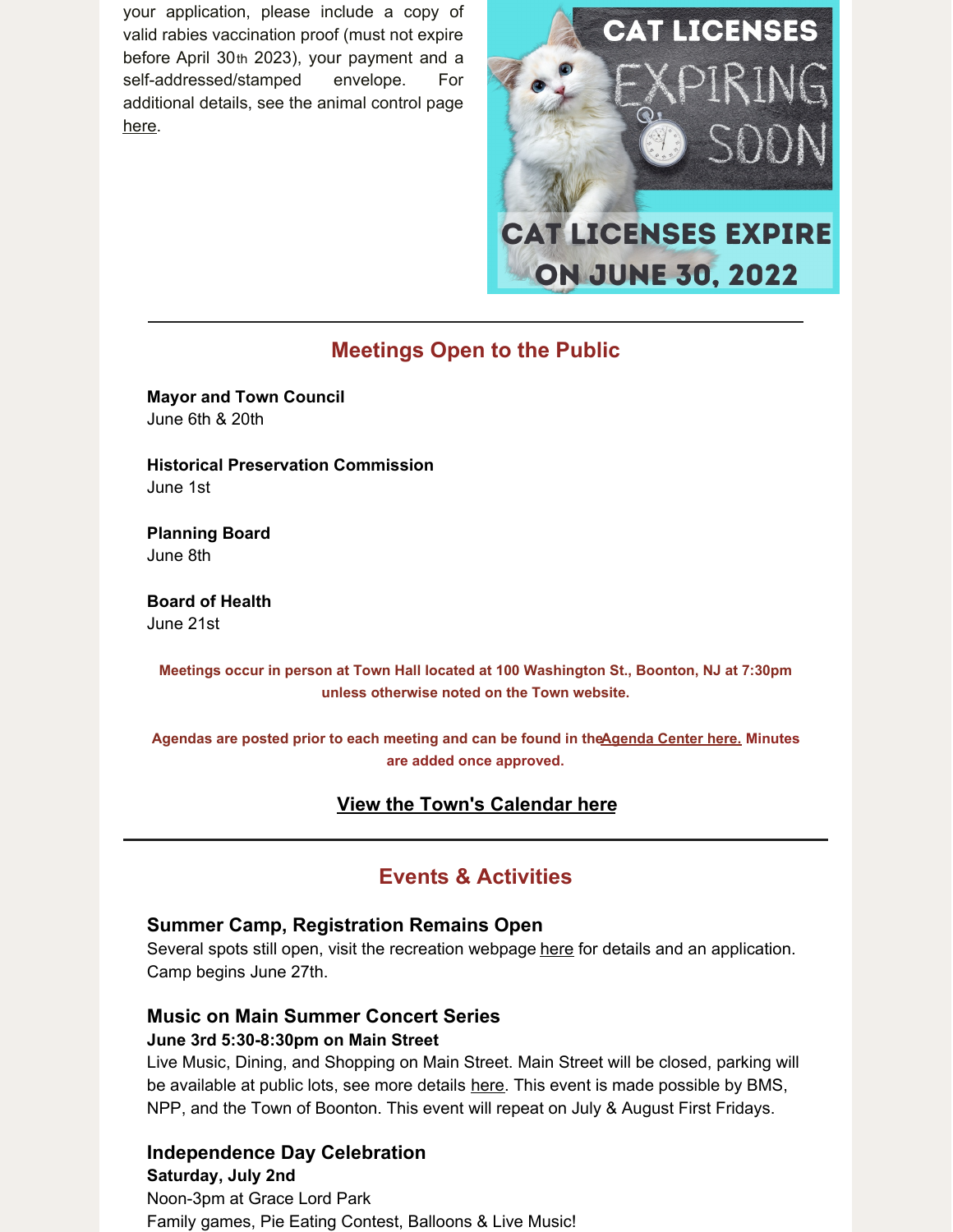# **Youth Tennis & Indoor Fitness Program**

**July and August at The Knoll Indoor Tennis Club**

Details and registration can be found [here](https://www.boonton.org/DocumentCenter/View/4169/Tennis-Summer-2022).

### **Outdoor Yoga with Erika Sherger**

#### **Every Monday and Thursday 6pm – 7pm at the Senior Center (by Santaland)**

Payment for each class is directly through RecDesk only, [Boonton.ReckDesk.com](http://boonton.recdesk.com)

# **Register for all Recreation Events using the Recreation Desk**

Create a family account today and register for all activities in one location. Link to Recreation Desk [here](https://boonton.recdesk.com/Community/Home)**.**

# **View the Recreation [Department's](https://www.boonton.org/446/Special-Events) events page here**

# **News & Updates**

## **\*\* NEW Section \*\* For Business Owners**

- Grant Opportunities:
	- Morris County Small Business Grant application is still open, apply [here](https://solixconsulting.force.com/MorrisCountySBG/s/?language=en_US).
	- Boonton's Commercial Façade Grant for business and property owners in the NPP District, learn more and apply [here](https://assets.website-files.com/5fd90d5283b785f64ed1a1d7/625efef4f022b275ba0b8bb3_NPP Facade Grant Application.pdf).
- New, Sign up for the Town's Business Email Contact List [here](https://www.boonton.org/691/Senior-Email-Contact-List)

## **For Seniors**

Senior residents of Boonton, sign up for the Town's Senior Email List for periodic emails relevant to residents 65 and older.

#### Sign Up [Here](https://www.boonton.org/691/Senior-Email-Contact-List)

#### **Boonton Redistricting Plan**

The Morris County Board of Elections recently approved their redistricting plan within the Town of Boonton. Certain registered voters are being affected by having their wards changed from Ward 2 to Ward 3.

#### [Read](https://www.boonton.org/689/Boonton-Redistricting-Plan-2022) More Here

#### **Free Shade Trees Available**

The Department of Public Works will plant approximately 12 trees a year throughout the Town. If you are interested in a shade tree being planted in front of your home free of charge, please contact the DPW secretary via email to be added to the list.

#### [Request](http://jsantucci@boonton.org) a Tree Here

#### **Department Spotlight: Public Safety**

The Town of Boonton is pleased to introduce our new Public Safety Director, Bryan Gurney, who was appointed by the Mayor